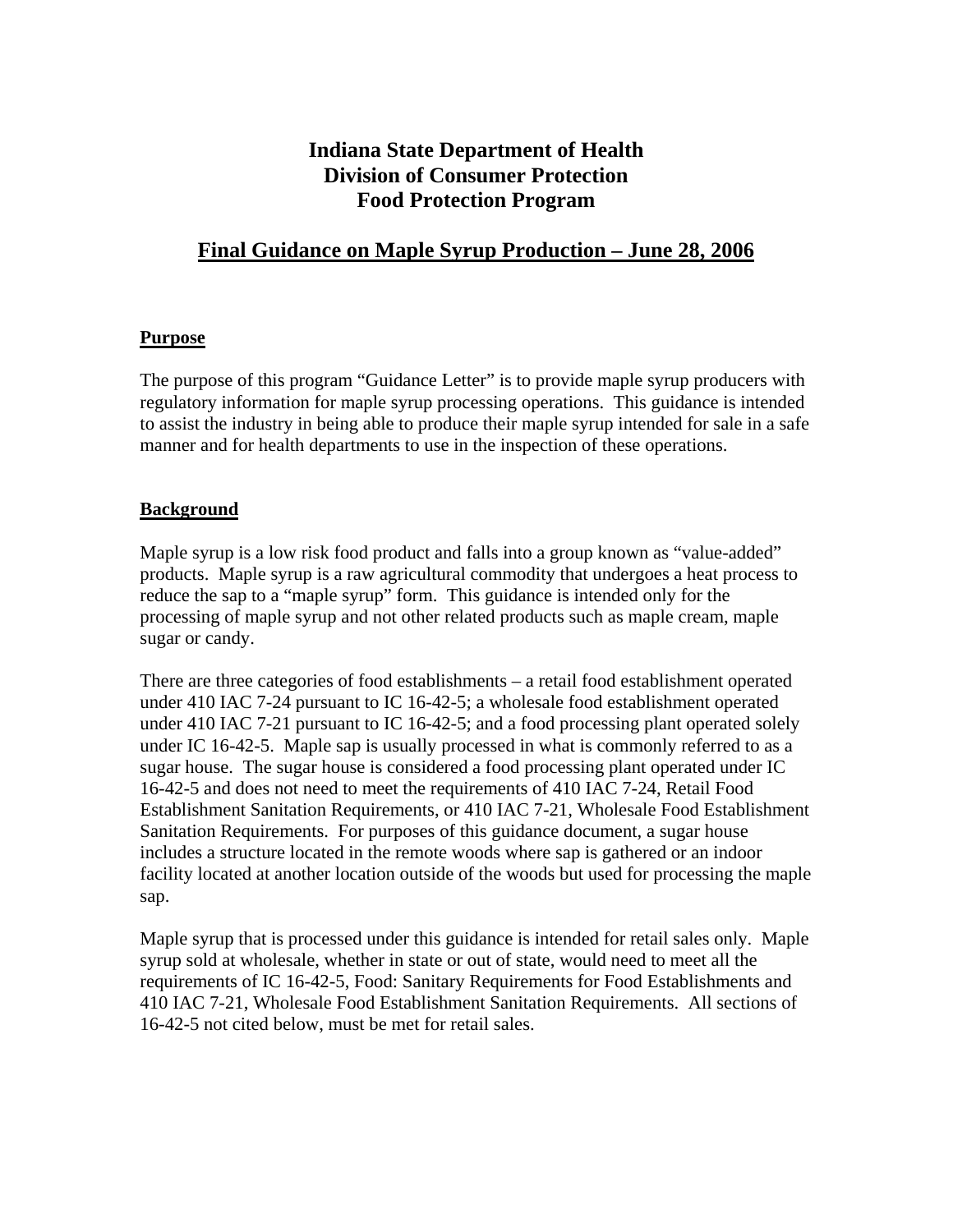It is recommended that maple syrup processors desiring to sell their product contact the local health department for inspection and permits. The health department may or may not conduct an inspection since this is a low risk food.

# **Definitions**

Sugar house: A building where maple sap is boiled and processed into maple syrup.

# **Guidance**

The following is guidance for a food processing plant that processes maple sap into maple syrup. Food processing plants must be operated pursuant to Indiana Code, IC16- 42-5. The following guidance states the statutory provision (*in italics*) followed by guidance specific to sugar houses.

### **IC 16-42-5-6 Conditions of health and comfort**

*Sec. 6. A food establishment must meet the following conditions:* 

- *(1) Be adequately lighted, heated, drained, and ventilated.*
- *(2) Be supplied with uncontaminated running water.*
- *(3) Have adequate sanitary facilities.*

 The sugar house, which may be located in the remote woods or any other place used as a food establishment, must meet the following requirements:

- 1. Adequately lighted, heated, drained and ventilated
	- Lighting may be electrical, natural light coming through windows, artificial electrical lights or gas lanterns. Lighting must be placed as to avoid contamination of sap or syrup if a fixture should break.
	- Light bulbs shall be shielded, coated, or otherwise shatter resistant over the processing and bottling equipment.
	- Ventilation should be such as to minimize odors and vapors. Fans, screened windows or other effective means may be used to achieve adequate ventilation.
	- Copious amounts of steam or condensate water are produced by the evaporation process. This water does not fall under the classification of "waste water," but should be disposed of in a manner that does not create a safety or unsanitary condition for the food establishment.
- 2. Supplied with uncontaminated running water
	- A portable container of potable water, such as a water cooler, condensate from the evaporator or other alternative water supply may be used as the source of running water.
	- If well water is used, a sample must be taken annually to determine that it is potable. A copy of the sample results shall be kept on site and available for review.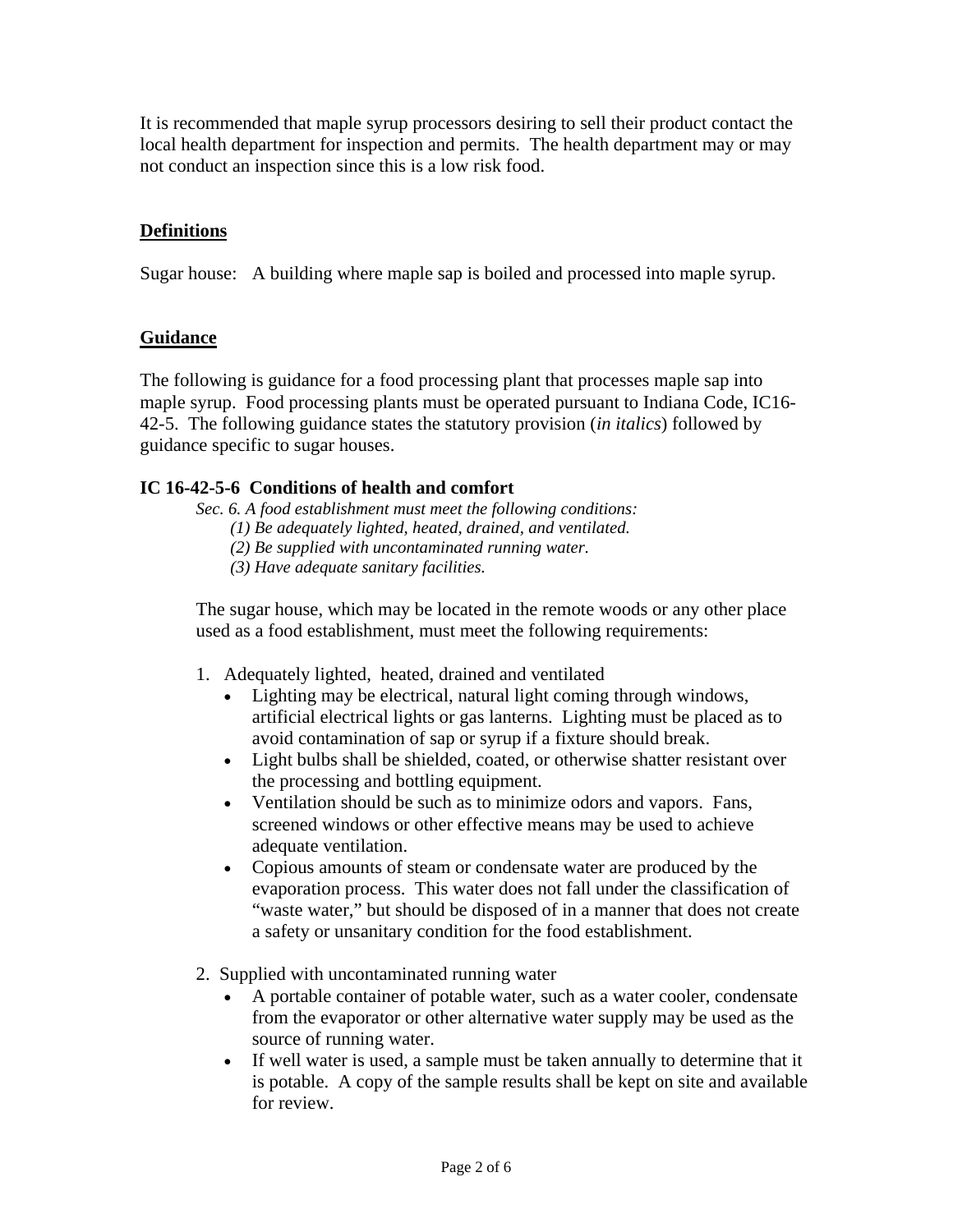- 3. Adequate sanitary facilities
	- Toilet facilities in a nearby farmstead or business may be used if the sugar house is remotely located.

#### **IC 16-42-5-7 Construction to facilitate cleanliness**

*Sec. 7. Each food establishment and the machinery used in each food establishment must be constructed so as to be easily and thoroughly cleaned.* 

 Each food establishment and the machinery used must be constructed so as to be easily and thoroughly cleaned.

• The sugar house and equipment must be constructed to meet the needs of the maple syrup process and be easily cleanable.

### **IC 16-42-5-8 Cleanliness and sanitation of premises and vehicles**

*Sec. 8. The floors, sidewalls, ceiling, furniture, receptacles, implements, and machinery of a food establishment and a vehicle used to transport food products must at all times be clean and sanitary.* 

 The floors, sidewalls, ceiling, furniture, receptacles, implements, and machinery of a food establishment and a vehicle used to transport food products must at all times be clean and sanitary.

- Non-food contact surfaces, such as floors, sidewalls, ceiling and vehicles, shall be cleaned prior to the start of the season and as needed. Surfaces over the boiling sap and fill area should be free of any loose paint or other foreign material that could fall into boiling sap/syrup and be a source of contamination.
- A lid shall be provided to cover the pans on the evaporator to protect the remaining sap between boils or when not in use.
- All food contact equipment shall be stored off the floor.
- Food contact surfaces shall be in good repair, easily cleanable, food grade quality and not contain any chemicals or other hazardous materials. This includes storage tanks/barrels, tubing, collection buckets, filtering cloths, filtering materials, such as diatomaceous earth, and any other processing or filling equipment and containers.
- New equipment shall not contain any deleterious substances, such as lead, lead solder or lead paint.
- Maple syrup may be sampled at the time of inspection for lead content, foreign material or any other appropriate tests.
- Food contact equipment and surfaces shall be cleaned prior to and after use, and whenever it becomes contaminated. This includes all collection equipment.

#### **IC 16-42-5-9 & 10 Walls, ceilings, floors; construction; washing**

*Sec. 9. (a) The sidewalls, woodwork, and ceiling of a food establishment must be made of an impervious material with a finish that is washable.*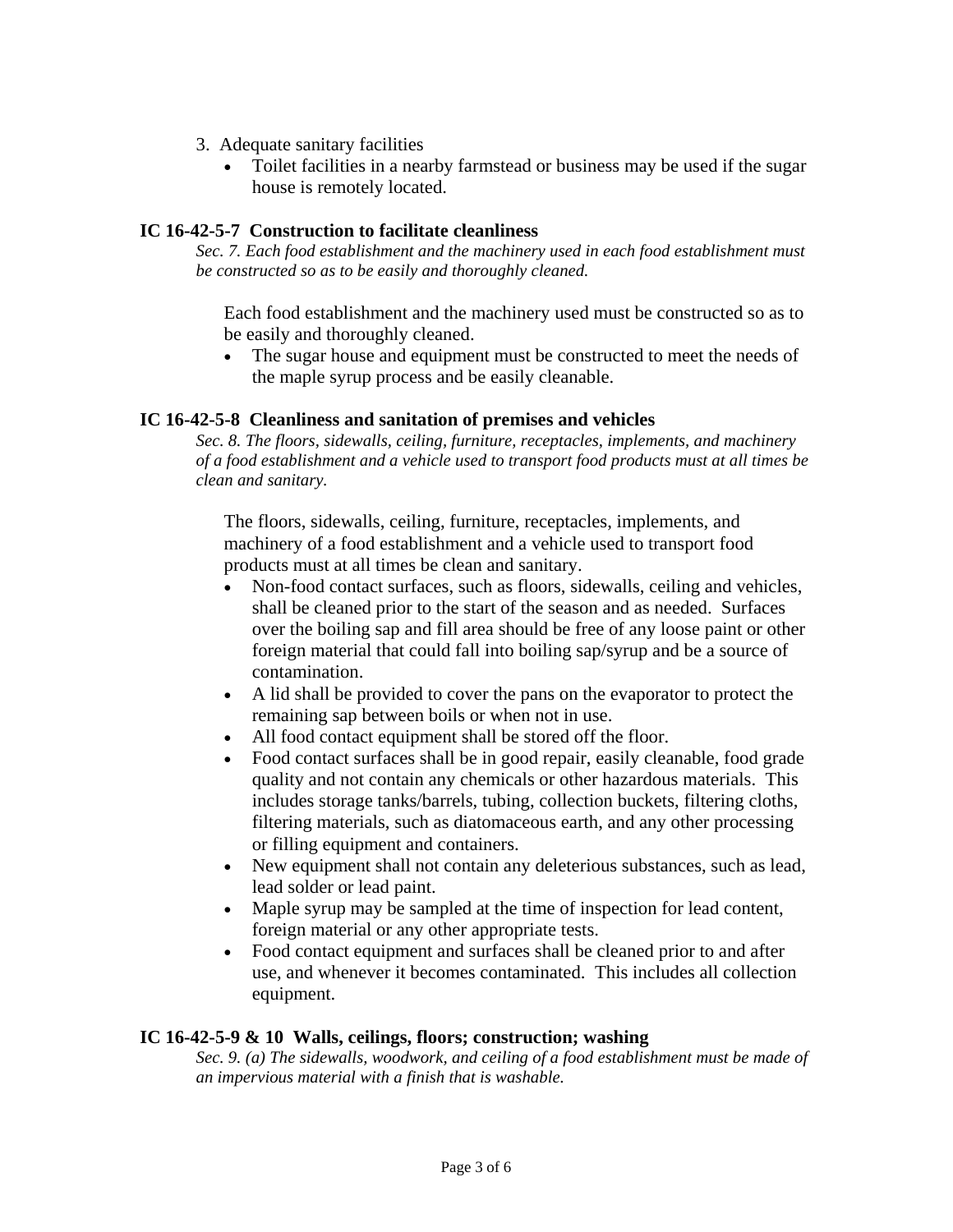*(b) The sidewalls, woodwork, and ceiling must be kept washed clean with detergent and water.* 

*Sec. 10. (a) The floor of a food establishment must be made of nonabsorbent material that can be flushed with water.* 

*(b) The floor of a food establishment must be kept washed clean with detergent and water.* 

 The sidewalls, woodwork, ceiling and floor of a food establishment must be made of impervious/nonabsorbent material that can be washed clean with detergent and water.

- Walls and ceilings may be constructed of wood or other impervious material, but must be free from unnecessary dust or soil accumulations.
- The floor should be sealed concrete, treated or sealed wood or other material that is nonabsorbent and can be cleaned.

#### **IC 16-42-5-11 Domestic animals; rodents; insects**

*Sec. 11. A food establishment must be protected by all reasonable means against the presence of and entrance of domestic animals, rodents, flies, and other insects.* 

 A food establishment must be protected by all reasonable means against the presence of, and entrance of domestic animals, rodents, flies, and other insects.

• A screen shall be on the steam cupola (if present) to prevent birds from roosting above an open evaporator. Openings should be protected as necessary against rodents, squirrels and other vermin. Domestic animals are not allowed in the food establishment.

#### **IC 16-42-5-13 & 14 Toilet room; washrooms**

*Sec. 13. (a) A food establishment must have a convenient toilet room separate and apart from and not opening directly into a room that is used for food handling.* 

*(b) The floor of the toilet room must be made of a nonabsorbent material.* 

*(c) The floor of the toilet room shall be washed and scoured daily.* 

*(d) Each toilet fixture and each toilet room must be adequately ventilated.* 

*Sec. 14. (a) A food establishment must have a washroom adjacent to each toilet room.* 

*(b) The washroom shall be supplied with adequate lavatories, soap, hot and cold running water, and clean individual towels.* 

*(c) The washroom shall be kept clean by washing with detergent and water.* 

 A food establishment must have a convenient toilet room separate and apart from and not opening directly into a room that is used for food handling. A washroom must be adjacent to each toilet room.

• If the food establishment does not have a toilet room provided, then a restroom, in a nearby home, farmstead or business can be utilized. The restroom must have a toilet with a handsink, soap, potable hot and cold running water, and clean individual towels.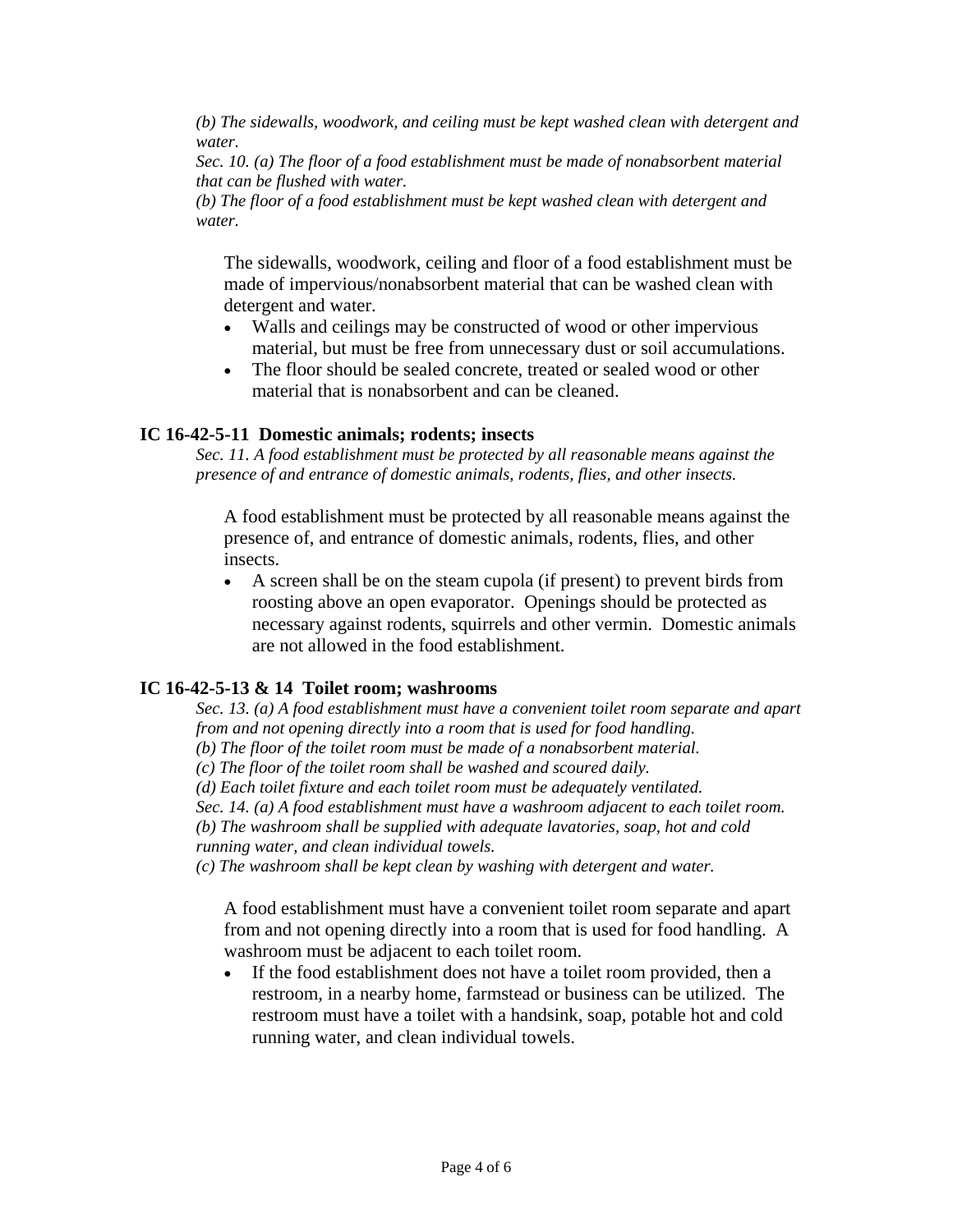### **IC 16-42-5-15 & 18 Food handling room; exclusive use Sleeping in food handling rooms**

*Sec. 15. A room that is used for food handling or that is equipped for use for food handling may not be used for any other purpose. Sec. 18. A person may not live or sleep in a room used for food handling or in a room* 

*opening directly into a food establishment.*

Whatever facility is used, it cannot be used for any other purpose other than for maple syrup processing and packaging at the time of the maple syrup processing. If a home kitchen is used as a food establishment for this seasonal operation, then no other rooms can open directly into the kitchen that are used for living or sleeping purposes without at least a door that can minimize unauthorized entry.

- If a sugar house is used, it can only be used for maple syrup processing/filling. A separate room that meets all requirements of IC 16- 42-5 and 410 IAC 7-24 must be used for producing maple syrup cream, sugar, confectionaries, or other maple syrup products.
- In the food establishment, no storage or handling of gasoline, oil, pesticides, or other hazardous materials shall be allowed.
- Equipment may be stored in the sugar house in the off season.

# **IC 16-42-5-16 Dressing rooms**

*Sec. 16. (a) Rooms separate and apart from rooms used for food handling must be provided for the changing and hanging of wearing apparel. (b) The rooms for changing and hanging wearing apparel must be kept clean.* 

 Clothing apparel must be stored in other rooms not used for any part of the food establishment. The changing of clothing apparel must also be conducted in areas not part of the food establishment.

# **IC 16-42-5-21 Washing; employees**

*Sec. 21. A person who works in a food establishment shall wash the person's hands and arms thoroughly with soap and clean water before beginning work, before resuming work after a rest period, and before resuming work after visiting a toilet room.* 

 Persons working in a food establishment must be able to wash their hands and arms with soap and clean water before beginning work, before resuming work after breaks; or visiting a toilet room.

• It is recommended that if the restroom is not located nearby and convenient to the food establishment that a hand washing facility be provided at the site of the processing area. Soap, disposable paper towels, and a method to adequately wash hands shall be provided and used. A portable water dispenser may be used as part of a hand washing facility.